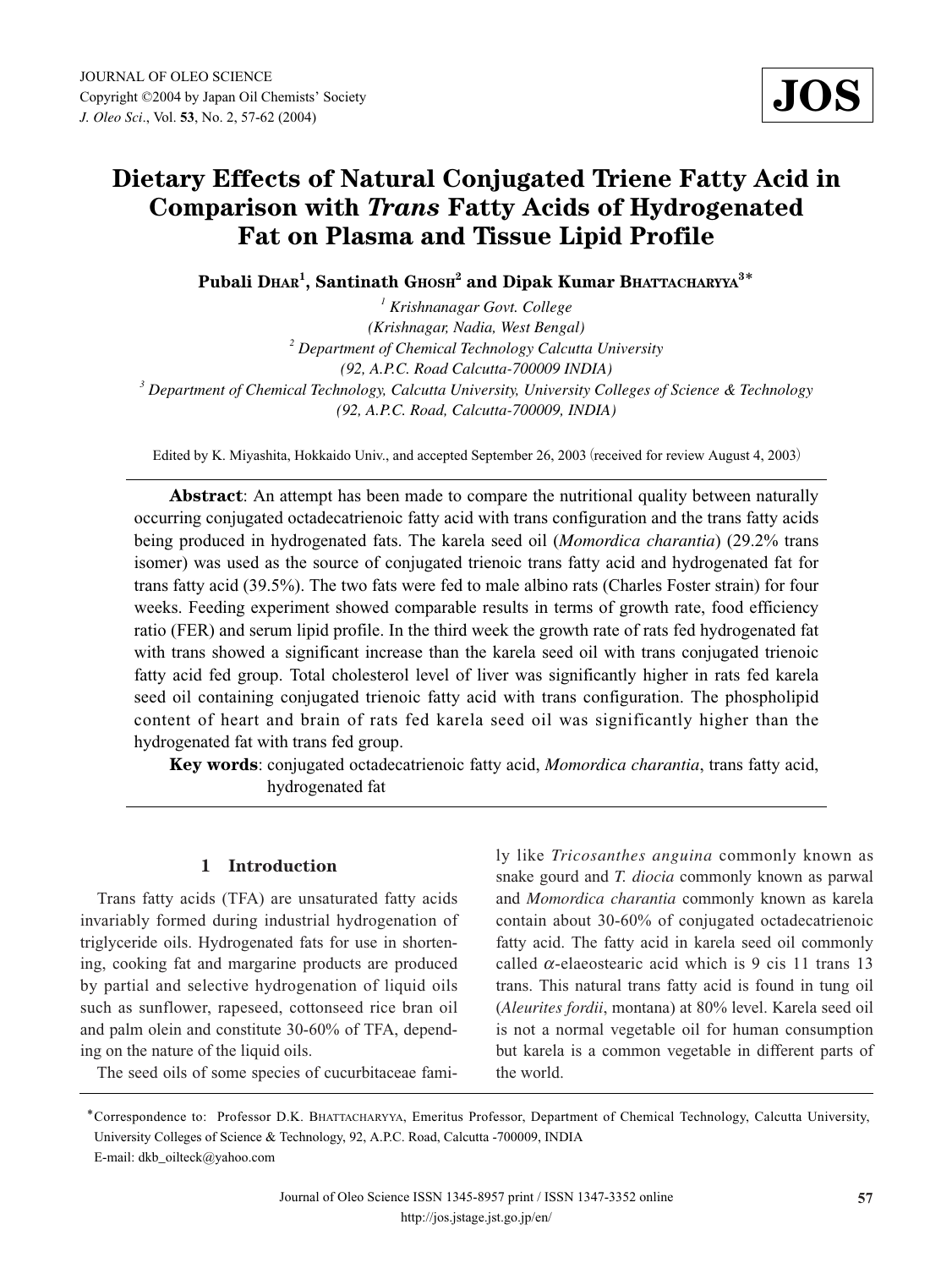The metabolic effects of trans isomers are today a matter of controversy generating diverse extreme positions in light of biochemical, nutritional and epidemiological studies.

Trans fatty acids of hydrogenated fat products have been reported to contribute to several health problems including thrombogenesis leading to coronary heart disease (1). In British and U.S. report from 1984-89 the trans fatty acids were more or less acquitted of unhealthy effects. During the last 5-6 years, investigations have been made on the connection between the consumption of trans fatty acids and the occurrence of coronary heart disease and the impact on the lipoprotein level in plasma.

Nestel *et al*.(2) showed that the LDL-cholesterol is raised in partially hydrogenated fats and oils and with specified trans fatty acids than with the corresponding unhydrogenated oils and the levels are marginally lower than with highly saturated fats such as butter or palm oil.

Less certain are the effects of trans fatty acids on HDL-cholesterol lowering and Lp (a) concentration (1,2). Most controversial is the alleged link between trans fatty acid consumption and coronary heart disease (CHD). Of some concern is that in the two most influential studies, by Ascherio *et al*. (3) and Willett *et al*. (4) who ranked CHD risk by quintile and not in the lowest quintile.

This would lead to the conclusion that eating around 3-4gm TFA daily is more protective against coronary heart disease than eating none at all.

A study from England shows that there was again no association between the trans isomers of oleic and linoleic acids and sudden cardiac death (5). Wauben IP *et al*. (6) illustrated that TFA combined with a marginal EFA status do not affect growth or brain long chain PUFA during pre and post-natal periods in B6D2F mice. Vermunt *et al.* (7) showed that high trans  $\alpha$ linolenic acid diet significantly increased plasma LDL : HDL cholesterol and total cholesterol : HDL cholesterol ratios. Loi *et al*. (8) showed that dietary trans isomers of linolenic acid alter the fatty acid profile of rat liver, platelet and heart tissues.

De Roos *et al*. (9) tested whether trans fatty acids and saturated fatty acids had different effects on flow mediated vasodilatation (FMV), a risk marker of coronary heart disease (CHD). Replacement of dietary saturated fatty acids by trans fatty acids impaired FMD of the brachial artery, which suggested increased risk of CHD. In a recent study by Noguchi *et al*. (10) the dietary fat from bitter gourd oil decreased the formation of 18:2 n-6 and increased the concentration of 22:6 n-3.

In our previous observation (11) the nutritive value of conjugated octadecatrienoic acid (C18:3  $\Delta$ 9, 11,13  $\alpha$ elaeostearic acid) as occurred in karela seed oil has been compared with linseed oil, containing non-conjugated octadecatrienoic fatty acid (C18:3  $\Delta$ 9, 12,15  $\alpha$ linolenic acid). It has been observed that the concentration of total cholesterol, triglyceride, VLDL-cholesterol, LDL-cholesterol and LDL/HDL-cholesterol in serum were significantly higher in karela seed oil than in linseed oil. In another *in vivo* experiment on rats (12) conjugated octadecatrienoic acid (C18:3  $\Delta$ 9, 11,13  $\alpha$ elaeostearic acid) of karela seed oil has reduced plasma and erythrocyte membrane lipid peroxidation at 0.5% level in comparison with sunflower oil group.

By considering the controversial effect of trans fatty acids interest has been generated to know whether the natural trans fatty acid containing oil like karela seed oil will behave in a similar fashion or in a different way in comparison with hydrogenated fat containing artificial trans fatty acids. In the present study rats were fed with two dietary fats (karela seed oil and vanaspati) for six weeks and their growth rate and lipid profiles of serum, heart, brain and liver had been compared.

## **2 Experimental**

#### **2**・**1 Meterials**

*Dietary fat sources* : Oil was extracted from authentic karela (*Momordica charantia*) seed, obtained from the local market at Calcutta, India, in a Soxhlet apparatus with food grade n-hexane. The oil after carefully alkali refining and bleaching was stored under vacuum. Conventional vanaspati, a proprietary brand (Dalda, Hindustan lever Ltd., Kolkata, India), was used as control fat.

#### **2**・**2 Analysis of Fat Products**

The slip-melting point of vanaspati and karela seed oil was determined by standard method (13). Gas-liquid chromatography was employed for determining the fatty acid composition of the two dietary oils after their conversion into methyl esters (14). Trans isomer content in karela seed oil was determined by infra-red spectrophotometry according to Allen (15).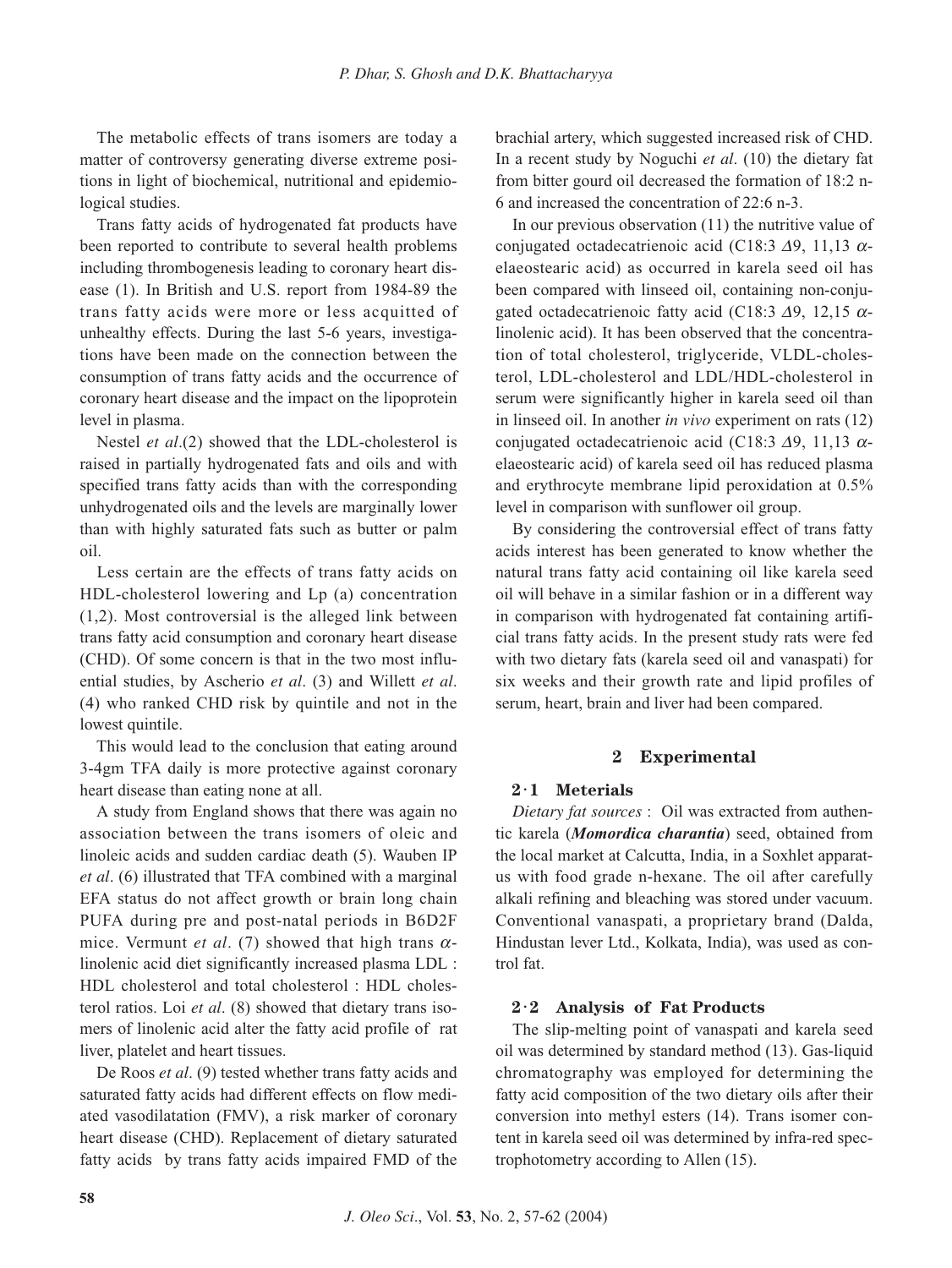## **2**・**3 Feeding Experiment**

Animal experiments were designed and carried out as per the reports published from the laboratory earlier (11). Male albino rats of Charles foster strain (selected for the authenticity of the strain) were housed in individual cages and were fed the dietary oils and fresh water *ad libitum*. Daily food consumption and weekly body weight gain were recorded. The feeding experiment was conducted to evaluate the dietary attributes of the two dietary fats one containing conjugated linolenic acid called  $\alpha$ -elaeostearic acid which is a trans triene and other containing trans monoene.

24 rats (70-80g body weight) were divided into two groups each consisting of 12 rats having equal average body weight. They were fed experimental diets composed of fat free casein, 18%; fat, 20%; starch, 55%; salt-mixture 4% (composition of salt mixture No.12 (in g) : NaCl 292.5, KH<sub>2</sub>PO<sub>4</sub> 816.6; MgSO<sub>4</sub> 120.3; CaCO<sub>3</sub> 800.8; FeSO<sub>4</sub>, 7H<sub>2</sub>O 56.6; KI 1.66; MnSO<sub>4</sub>, 2H<sub>2</sub>O, 9.35;  $ZnCl_2$  0.5452; CuSO<sub>4</sub>.5H<sub>2</sub>O, 0.9988, CoCl<sub>2</sub> 6H<sub>2</sub>O 0.0476 ) (16), cellulose 3%; one multivitamin capsule (vitamin A I.P. 10,000 units, Thiamine mononitrate I.P. 5mg, Vit B I.P. 5mg, Calcium pantothenate USP 5mg, Niacinamide I.P. 50mg, Ascorbic acid I.P. 400 units, Cholecalciferol USP 15 units, Menadione I.P. 9.1mg, Folic acid I.P. 1mg, Vitamin E USP 0.1 mg) per kg of diet. The diets were adequate in all nutrients.

Rats were maintained on the above diets *ad libitum* for 6 weeks. The amount of daily diet consumed by each rat and weekly body weight gain were noted. Rats were sacrificed under anesthesia, blood was collected, and liver, heart, brain were immediately excised blotted, and stored at deep freeze temperature  $(-20^{\circ}\text{C})$  for analysis.

#### **2**・**4 Lipid Analysis**

The total lipids were extracted from liver, brain, heart with chloroform / methanol mixture and estimated gravimetrically (17). According to the standard methods, the lipid components such as total Cholesterol (18), HDL-Cholesterol (19) Triglyceride (20), LDL (21) and VLDL (22) of plasma were analyzed using enzymatic kits supplied by Ranbaxy. By the same methodologies total cholesterol (18), triglyceride (20), phospholipid (23) and total lipid of brain, heart and liver tissues were estimated. For statistical analysis of result, student's test (24) was performed.

#### **3 Results**

## **3**・**1 Fatty Acid Composition**

The fatty acid composition, the trans fatty acid content and the slip melting point of vanaspati (hydrogenated fat) and of karela seed oil are included in **Table 1**. The slip melting point of vanaspati is 39.1℃ but that of karela oil is 31.5℃. Karela seed oil has high melting point due to its stearic acid (31.3%) and conjugated octadecatrienoic acid (50.4%) having 58% of it in trans configuration. Vanaspati has also high trans oleic acid  $(39.5\%)$ .

## **3**・**2 Growth Rate**

The growth rate of rats raised on the hydrogenated fat (vanaspati) and natural trans fatty acid containing oil (karela seed oil), as shown in **Fig. 1** was nearly identical.

The hydrogenated fat control group showed a satisfactory growth promoting effect which agreed well with the observation of Mattson (25), who suggested that trans fatty acid dietary fat had little effect on growth.

## **3**・**3 Lipid Profile**

The serum lipid profiles of rats (**Table 2**) did not reveal any significant difference in the content of the total cholesterol, HDL-cholesterol, VLDL-cholesterol, LDL-cholesterol, triglycerides and LDL/HDL between two dietary fats.

A significantly higher liver cholesterol was found in

**Table 1** Fatty Acid Composition of Vanaspati and Karela Seed Oil.

| Test fat                         | Fatty acid composition, $(w/w\%)$                                 | %Trans Slip Point |           |  |      |      |
|----------------------------------|-------------------------------------------------------------------|-------------------|-----------|--|------|------|
|                                  | $C_{14:0}$ $C_{16:0}$ $C_{18:0}$ $C_{18:1}$ $C_{18:2}$ $C_{18:3}$ |                   |           |  |      |      |
| Karela oil                       |                                                                   | 2.4 31.3 8.0      | 7.9 *50.4 |  | 29.2 | 31.5 |
| Vanaspati 1.0 29.6 11.0 49.7 8.7 |                                                                   |                   |           |  | 39.5 | 39.1 |

\*58% of conjugated triene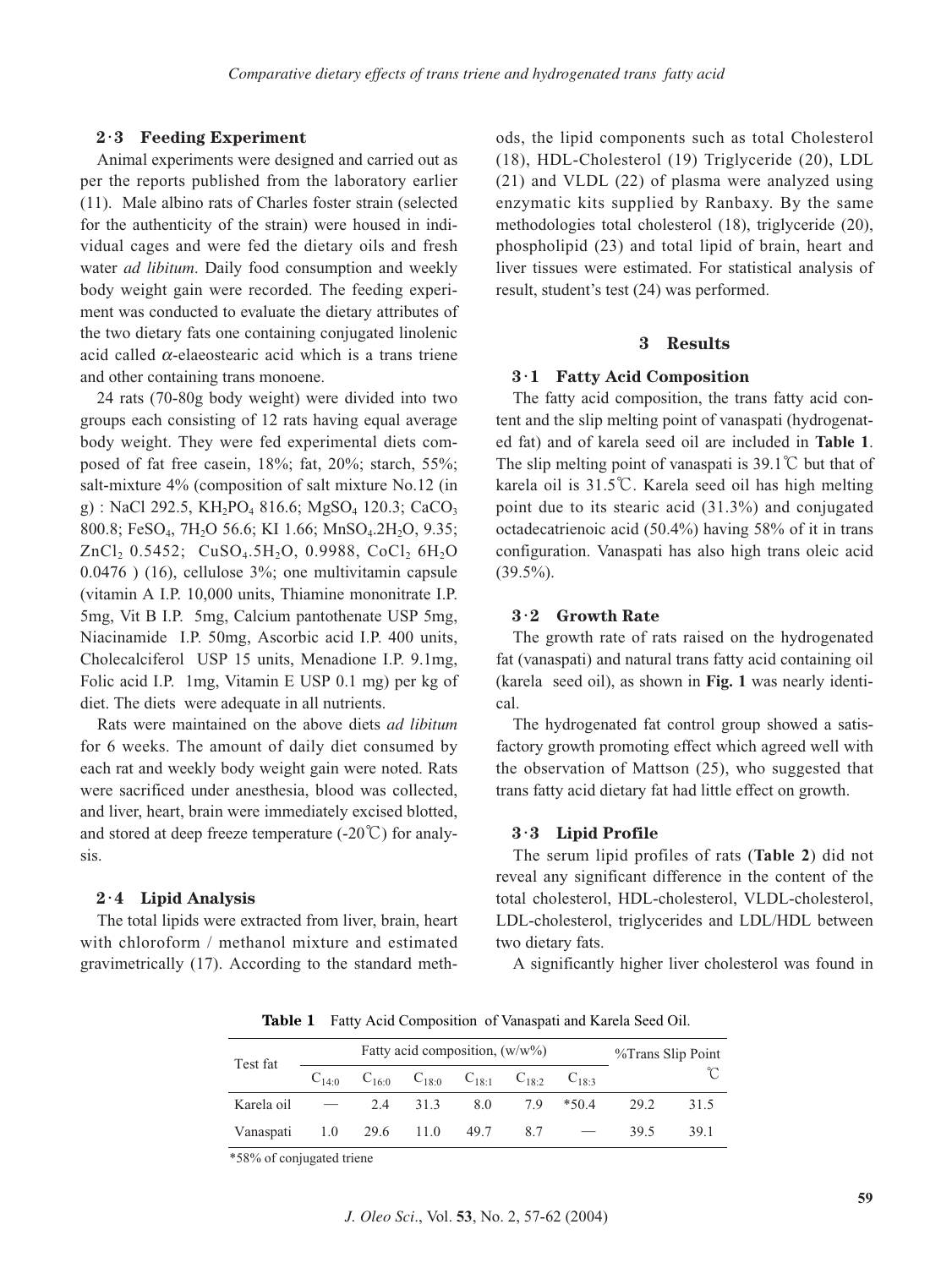

**Fig. 1** Mean Body Weight Gain of Rats Fed Vanaspati and Karela Seed Oil at 20 % Level.

rats fed karela seed oil. Phospholipid content of brain and heart was also significantly higher in case of the karela seed oil fed group (**Table 3**).

## **4 Discussion**

The primary purpose of the present study was to obtain a comparative information on the nutritional quality of natural trans in the form of conjugated triene and the trans fatty acid formed by hydrogenation.

Karela seed oil contains in addition to trans structure some amount of 18:2 (cis-cis) essential fatty acid and shows a normal growth pattern which corroborates the report of Alfin-Slater and Aftergood (26). The karela seed oil though rich in conjugated fatty acid, showed no significant difference in total cholesterol, LDL cholesterol, VLDL and TG of serum. This suggests that conjugated trienoic fatty acid,  $\alpha$ -elaeostearic acid containing polyenoic trans and hydrogenated fat having isolated trans are more or less equivalent from the nutritional point of view.

Our result showed similar effects of dietary conjugated trienoic fatty acid as indicated by lipid profiles of serum presumably due to the adequate supply of essential fatty acid to both the groups.

## **5 Conclusion**

Trans isomer fatty acids whether natural or polyenoic in character or whether in the form of isolated trans as occurring in modified fats like hydrogenated fats exhibit similar pattern of dietary effects.

**Table 2** Lipid Composition of Serum of Rats fed 20% Vanaspati and Karela Oil.

| Test fat | TC.   | HDL.  | TG    | VLDL  | LDL.                                                                                                             | LDL/HDL |
|----------|-------|-------|-------|-------|------------------------------------------------------------------------------------------------------------------|---------|
|          | mg/dl | mg/dl | mg/dl | mg/dl | mg/dl                                                                                                            |         |
|          |       |       |       |       | Karela oil $101.82 \pm 9.51$ $31.68 \pm 3.78$ $82.65 \pm 7.47$ $15.18 \pm 1.45$ $53.62 \pm 6.08$ $1.83 \pm 0.28$ |         |
|          |       |       |       |       | Vanaspati 119.93 $\pm$ 9.51 39.97 $\pm$ 3.76 76.95 $\pm$ 7.25 15.39 $\pm$ 1.45 64.57 $\pm$ 11.91 1.89 $\pm$ 0.52 |         |

Values are mean  $\pm$  SEM, n = 12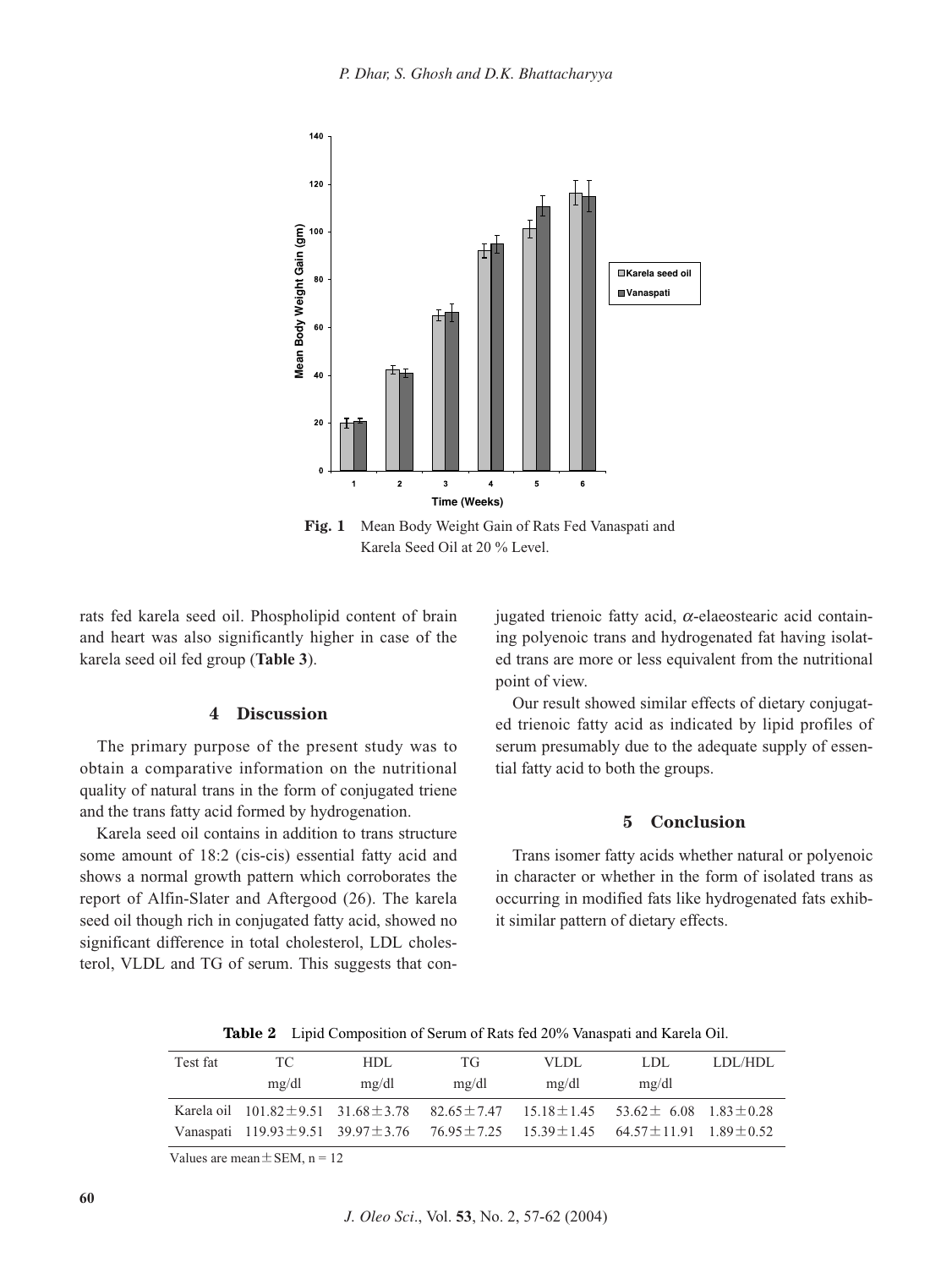| Test fat        | Organs       | Weight of Tissue | Lipids $(mg/g)$ in tissues |                          |                      |                  |  |  |
|-----------------|--------------|------------------|----------------------------|--------------------------|----------------------|------------------|--|--|
|                 |              | % body weight    | Total lipid                | <b>Total Cholesterol</b> | Phospholipid         | Triglyceride     |  |  |
| Vanaspati       | Liver        | $3.57 \pm 0.04$  | $49.99 \pm 3.17$           | $1.85 \pm 0.17*$         | $17.32 \pm 0.33$     | $13.05 \pm 2.43$ |  |  |
|                 | Heart        | $0.34 \pm 0.01$  | $54.06 \pm 3.8$            | $2.61 \pm 0.22$          | $15.62 \pm 0.48**$   | $8.24 \pm 1.71$  |  |  |
| Karela Seed Oil | <b>Brain</b> | $0.67 \pm 0.03$  | $78.67 \pm 4.15$           | $12.97 \pm 1.2$          | $35.32 \pm 2.69$ *** | 0.00             |  |  |
|                 | Liver        | $3.43 \pm 0.01$  | $44.71 \pm 1.15$           | $2.29 \pm 0.19*$         | $18.26 \pm 1.73$     | $8.24 \pm 1.71$  |  |  |
|                 | Heart        | $0.34 \pm 0.02$  | $55.23 \pm 3.89$           | $3.42 \pm 0.34$          | $26.42 \pm 2.09**$   | $10.32 \pm 1.27$ |  |  |
|                 | <b>Brain</b> | $0.68 \pm 0.03$  | $91.52 \pm 5.57$           | $12.81 \pm 0.16$         | $44.43 \pm 3.16$ *** | 0.00             |  |  |
|                 |              |                  |                            |                          |                      |                  |  |  |

**Table 3** Tissue Lipid Profile of Rats Fed 20% Karela Oil and Vanaspati.

Values are mean  $\pm$  SEM, n = 12

\* Values are significantly different at p< 0.1.

\*\* Values are significantly different at p<0.05.

\*\*\*Values are significantly different at p<0.001

#### **Acknowledgement**

The study was financially supported by University Grants Commission (Govt. of India).

#### **References**

- 1. R.P. MENSINK and M.B. KATAN, Effect of Dietary Trans Fatty Acids on High Density Lipoprotein Cholesterol Levels in Healthy Subjects, *N. Engl J. Med*., Vol. **323**, 439-445 (1990).
- 2. P. NESTEL, M. NOAKES, B. BELLING, R. MCARTHUR, P. CLIFTON, E. JANUS and M. ABBEY, Plasma Lipoprotein Lipid and Lp(a) Changes with Substitution of Elaidic Acid for Oleic Acid in the Diet, *J. Lipid Res*., Vol. **33**, 1029-1036 (1992).
- 3. A. ASCHERO, C.H. HENNEKENS, J.E. BURING, C. MAS-TER, M.J. STAMLER, W.C. WILLETT, Trans Fatty Acid Intake and Risk of Myocardial Infarction, *Circulation*, Vol. **89**, 94-101 (1994).
- 4. W.C. WILLETT, J.M. STAMPFER and J.E. MANSON, Intakes of Trans Fatty Acids and Risk of Coronary Heart Disease Among Women, *Lancet*, Vol. **341**, 581-586 (1993).
- 5. T.L. ROBERTS, D.A. WOOD, R.A. RIEMERSMA, P.L. GAL-LAGHER and F.C. LAMPE, *Lancet*, Vol. **345**, 278-282 (1995).
- 6. I.P. WAUBEN, H.C. XING, D. MCCUTCHEON and P.E. WAINWRIGHT, Dietary Trans Fatty Acids Combined with a Marginal Essential Fatty Acid Status During the Pre- and Postnatal Periods do not Affect Growth or Brain Fatty Acids but may Alter Behavioral Development in B6D2F (2) Mice, *J. Nutr*., Vol. **131**, 1568-1573 (2001).
- 7. S.H. VERMUNT, B. BEAUFRERE, R.A. RIEMERSMA, J.L. SEBEDIO, J.M. CHARDIGNY and R.P. MENSINK, Dietary Trans Alpha-linolenic Acid from Deodorized Rapeseed oil and Plasma Lipids and lipoproteins in Healthy Men: the Trans Line Study, *Br. J. Nutr*., Vol. **85**, 249-250 (2001).
- 8. C. LOI, J.M. CHARDIGNY, S. ALMANZA, L. LECLERE, C.

GINIES and J.L. SEBEDIO, Incorporation and Metabolism of Dietary Trans Isomers of Linolenic Acid Alter the Fatty Acid Profile of Rat Tissues, *J. Nutr*., Vol. **130**, 2550-2555 (2000).

- 9. N.M. DE ROOS, M.L. BOTS and M.B. KATAN, Replacement of Dietary Saturated Fatty Acids by Trans Fatty Acids Lowers Serum HDL Cholesterol and Impairs Endothelial Function in Healthy Men and Women, *Arterioscler Thromb. Vasc. Biol*., Vol. **21**, 1233-1237 (2001).
- 10. R. NOGUCHI, Y. YASUI, R. SUZUKI, M. HOSOKAWA, K. FUKUNAGA and K. MIYASHITA, Dietary Effects of Bitter Gourd Oil on Blood and Liver Lipids of Rats, *Arch. Biochem. Biophys*.,Vol. **396**, 207-212 (2001).
- 11. P. DHAR and D.K. BHATTACHARYYA, Nutritional Characteristics of Conjugated Octadecatrienoic Fatty acid Containing Oil, *Ann. Nutr. and Metb*., Vol. **42**, 290-296 (1998).
- 12. P. DHAR, S. GHOSH and D.K. BHATTACHARYYA, Dietary Effects of Conjugated Octadecatrienoic Fatty Acid (9cis,11trans, 13trans) Levels on Blood Lipids and Nonenzymatic *In Vitro* Lipid Peroxidation in Rats, *Lipids*., Vol. **34**, 109-114 (1999).
- 13. Indian Standard I.S. Methods of Sampling and Tests for oils and Fats (Revised), Fourth reprint, May 1975, Indian Standard Institution (ISI), *IS*, 548 (part I), p. 33 (1964).
- 14. L.D. METCALFE and A.A. SCHMITZ, The Rapid Preparation of Fatty Acid Esters for Gas Chromatographic Analysis, *Anal. Chem*., Vol. **33**, 363-364 (1961).
- 15. R.R. ALLEN, A Rapid Method for Determination of Trans Saturation in Fats and Derivatives, *J. Am. Oil Chem. Soc*., Vol. **46**, 552-553 (1969).
- 16. J.H. JOANES and C. FOSTER, A Salt Mixture for Use with Basal Diet Either Low or High in Phosphorus, *J. Nutr*., Vol. **24**, 245-256 (1942).
- 17. M. KATES, *Techniques of Lipidology*, New York, American Elsevier Publishing Co., pp. 349-351 (1972).
- 18. C.C. ALLAIN, L.S. POON, C.S.G. CHAN, W. RICHMOND and P.C. FU, Enzymatic Determination of Total Serum Cholesterol, *Clin. Chem*., Vol. **20**, 470-475 (1974).
- 19. G.R. WARNICK, T. NGUYEN and A. ALBERS, Comparison